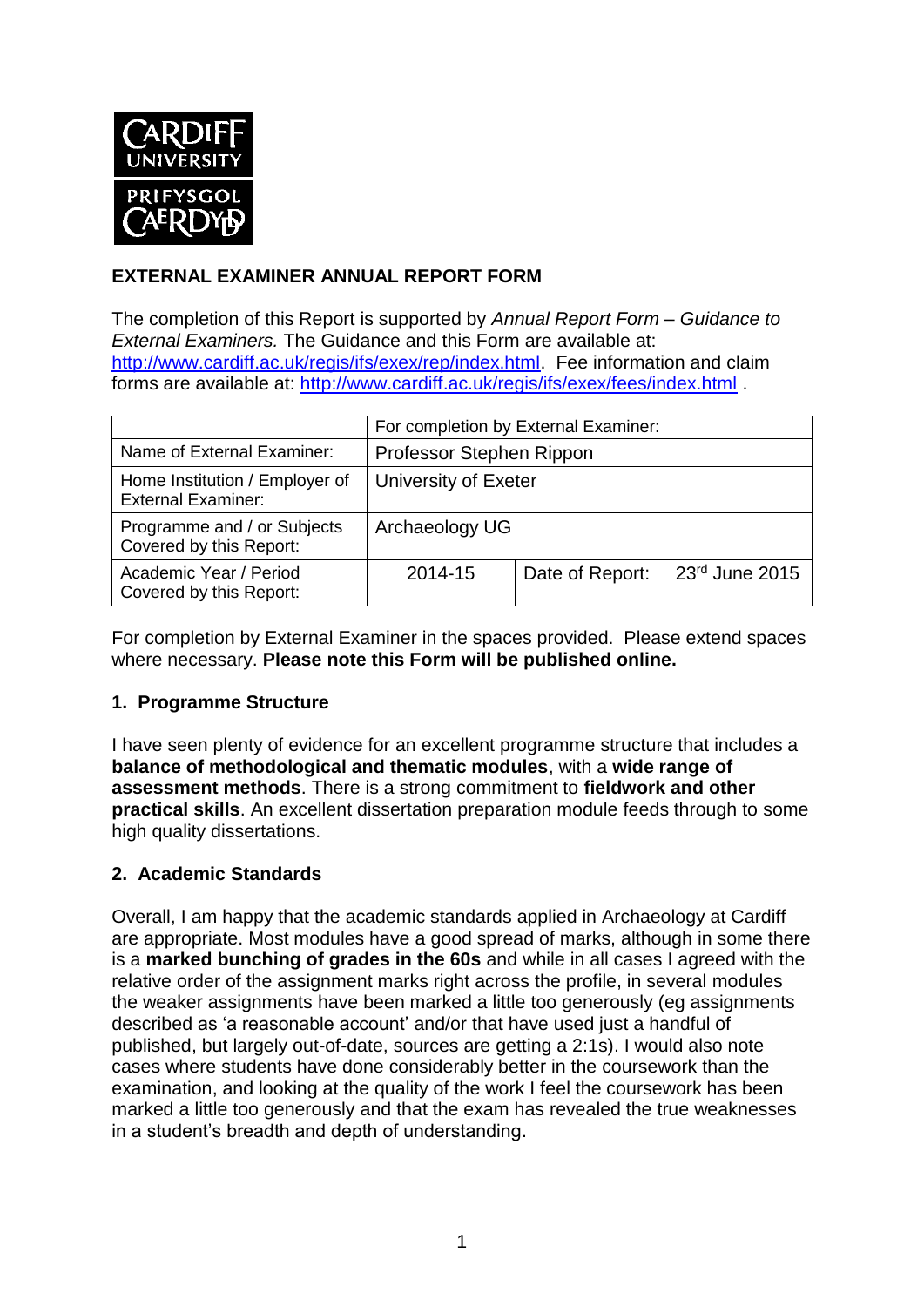I strongly support the **wide range of assessment methods** including the use of traditional essays and unseen examinations, as well as more innovative forms of assignment: a strong degree programme needs to have a balance of both.

In a number of cases (mostly practical modules) the **quality of the presentation of assignments** relative to their academic standard was poor (this was most noticeable in the Computer Projects module). Students and markers should be reminded that even in practical modules a high standard of presentation is required in the written assignments as this is a core academic and transferable skill.

## **3. The Assessment Process**

I am happy with the rigor of the assessment processes, and thank the Department for ensuring that the **administrative processes** ran smoothly.

All the **bundles of assignments** came with the module guide and the second marker/moderators coversheet which was extremely helpful.

I found the **marking process** extremely thorough.

**Feedback** to students was generally excellent although the amount varied considerably between modules.

Where **particular issues** have arisen staff have taken care to provide the necessary background on what it is they are seeking the External Examiner's opinion on. Properly briefing the External in this way is important good practice.

#### **4. Year-on-Year Comments**

There are some excellent **Dissertations** and in the vast majority of cases this is where students have engaged with primary data (this was particularly clear in the Science Dissertations). The weaker 'Dissertations' are, however, simply extended essays, and this is a particular problem with the more 'humanities' (as opposed to scientific) topics. An excellent **dissertation preparation module** and the **sheets used to record supervision meetings** shows that the students are receiving good guidance, and so I would suggest that greater attention should be given to the topics that students are allowed to study: a topic should only be approved if it forces a students to engage with primary data rather than allowing them to slip into simply summarising literature.

#### **5. Preparation / Induction Activity (for new External Examiners only)**

n/a

#### **6. Noteworthy Practice and Enhancement**

There strong commitment to **practical work**, and the excellent standard of some **Dissertations** (where they engage with primary data) is noteworthy.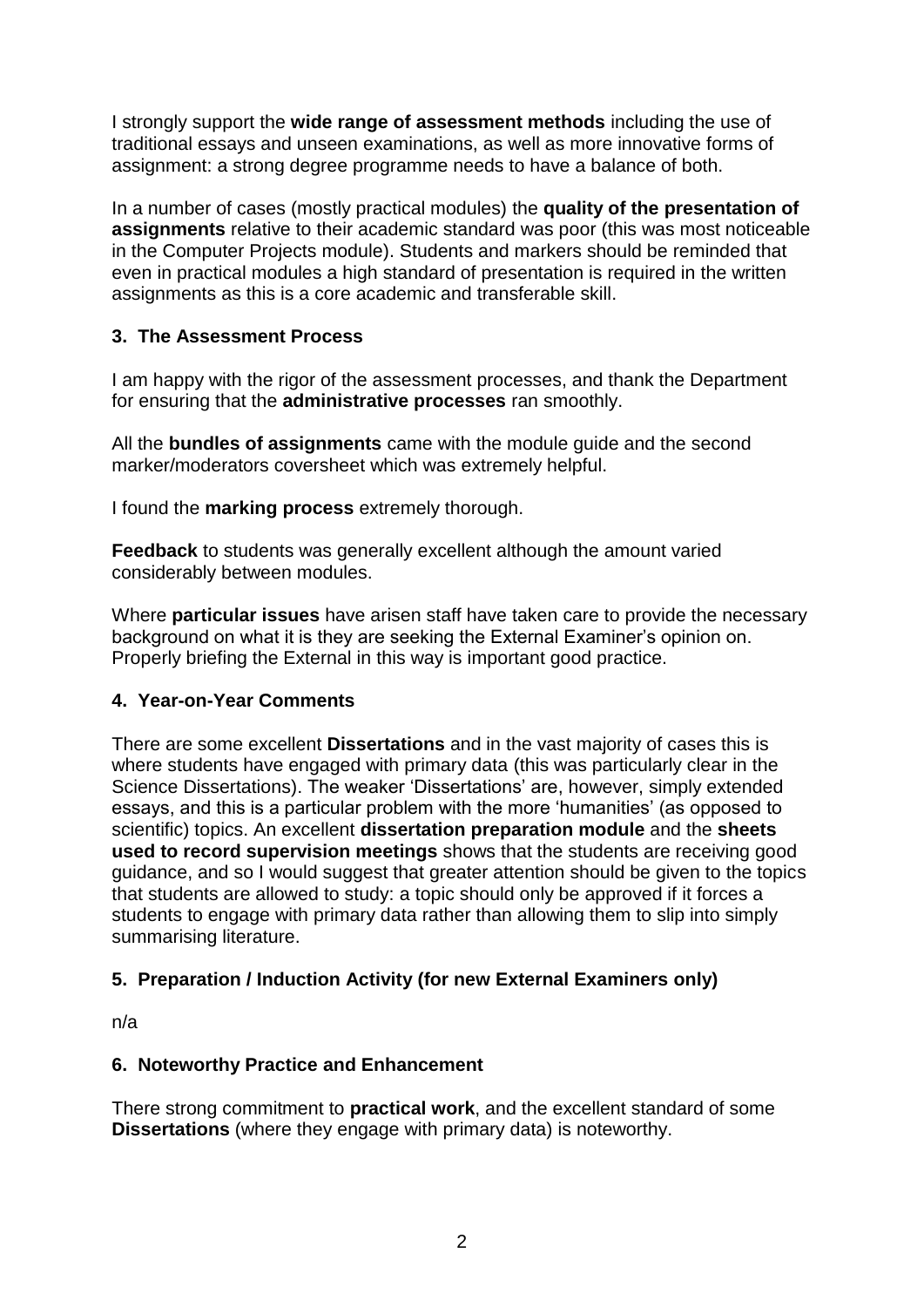#### **7. Appointment Overview (for retiring External Examiners only)**

I have been extremely impressed during my three years as External Examiner in Archaeology Cardiff with the hard work that staff put into teaching and assessment.

There is an excellent programme structure and balance between thematic and practical modules. There is also a balance between traditional (essay and exam) and more innovative assessment.

I have had two main concerns: firstly, I feel that in some modules there is too much bunching of the marks in the 60s, and secondly, I feel that some of the dissertations are simply extended essays.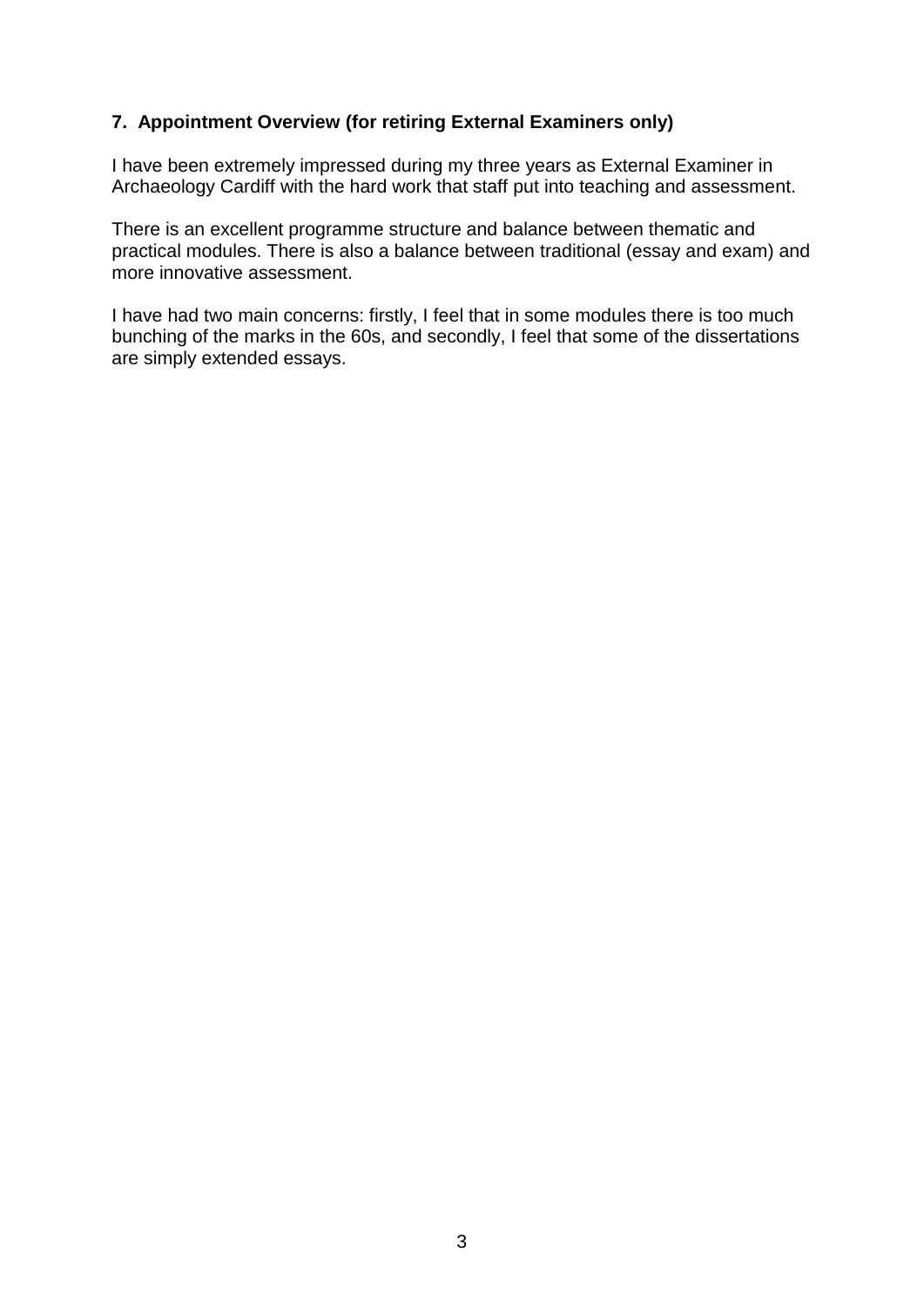# **8. Annual Report Checklist**

Please include appropriate comments within Sections 1-7 above for any answer of 'No'.

|                                             |                                                                                                                                                             | <b>Yes</b><br>(Y) | <b>No</b><br>(N) | N/A<br>(N/A) |
|---------------------------------------------|-------------------------------------------------------------------------------------------------------------------------------------------------------------|-------------------|------------------|--------------|
| <b>Programme/Course Information</b>         |                                                                                                                                                             |                   |                  |              |
| 8.1                                         | Did you receive sufficient information about the Programme and<br>its contents, learning outcomes and assessments?                                          | y                 |                  |              |
| 8.2                                         | Were you asked to comment on any changes to the assessment<br>of the Programme?                                                                             |                   | n                |              |
| <b>Draft Examination Question Papers</b>    |                                                                                                                                                             |                   |                  |              |
| 8.3                                         | Were you asked to approve all examination papers contributing<br>to the final award?                                                                        | y                 |                  |              |
| 8.4                                         | Were the nature, spread and level of the questions appropriate?                                                                                             | y                 |                  |              |
| 8.5                                         | Were suitable arrangements made to consider your comments?                                                                                                  | y                 |                  |              |
|                                             | <b>Marking Examination Scripts</b>                                                                                                                          |                   |                  |              |
| 8.6                                         | Did you receive a sufficient number of scripts to be able to assess<br>whether the internal marking and classifications were appropriate<br>and consistent? | y                 |                  |              |
| 8.7                                         | Was the general standard and consistency of marking<br>appropriate?                                                                                         | y                 |                  |              |
| 8.8                                         | Were the scripts marked in such a way as to enable you to see<br>the reasons for the award of given marks?                                                  | y                 |                  |              |
| 8.9                                         | Were you satisfied with the standard and consistency of marking<br>applied by the internal examiners?                                                       | y                 |                  |              |
| 8.10                                        | In your judgement, did you have the opportunity to examine a<br>sufficient cross-section of candidates' work contributing to the<br>final assessment?       | y                 |                  |              |
| <b>Coursework and Practical Assessments</b> |                                                                                                                                                             |                   |                  |              |
| 8.11                                        | Was the choice of subjects for coursework and / or practical<br>assessments appropriate?                                                                    | y                 |                  |              |
| 8.12                                        | Were you afforded access to an appropriate sample of<br>coursework and / or practical assessments?                                                          | y                 |                  |              |
| 8.13                                        | Was the method and general standard of assessment<br>appropriate?                                                                                           |                   |                  |              |
| 8.14                                        | Is sufficient feedback provided to students on their assessed<br>work?                                                                                      | y                 |                  |              |
|                                             | <b>Clinical Examinations (if applicable)</b>                                                                                                                |                   |                  |              |
| 8.15                                        | Were satisfactory arrangements made for the conduct of clinical<br>assessments?                                                                             |                   |                  | n/a          |
| <b>Sampling of Work</b>                     |                                                                                                                                                             |                   |                  |              |
| 8.16                                        | Were you afforded sufficient time to consider samples of<br>assessed work?                                                                                  | y                 |                  |              |
| <b>Examining Board Meeting</b>              |                                                                                                                                                             |                   |                  |              |